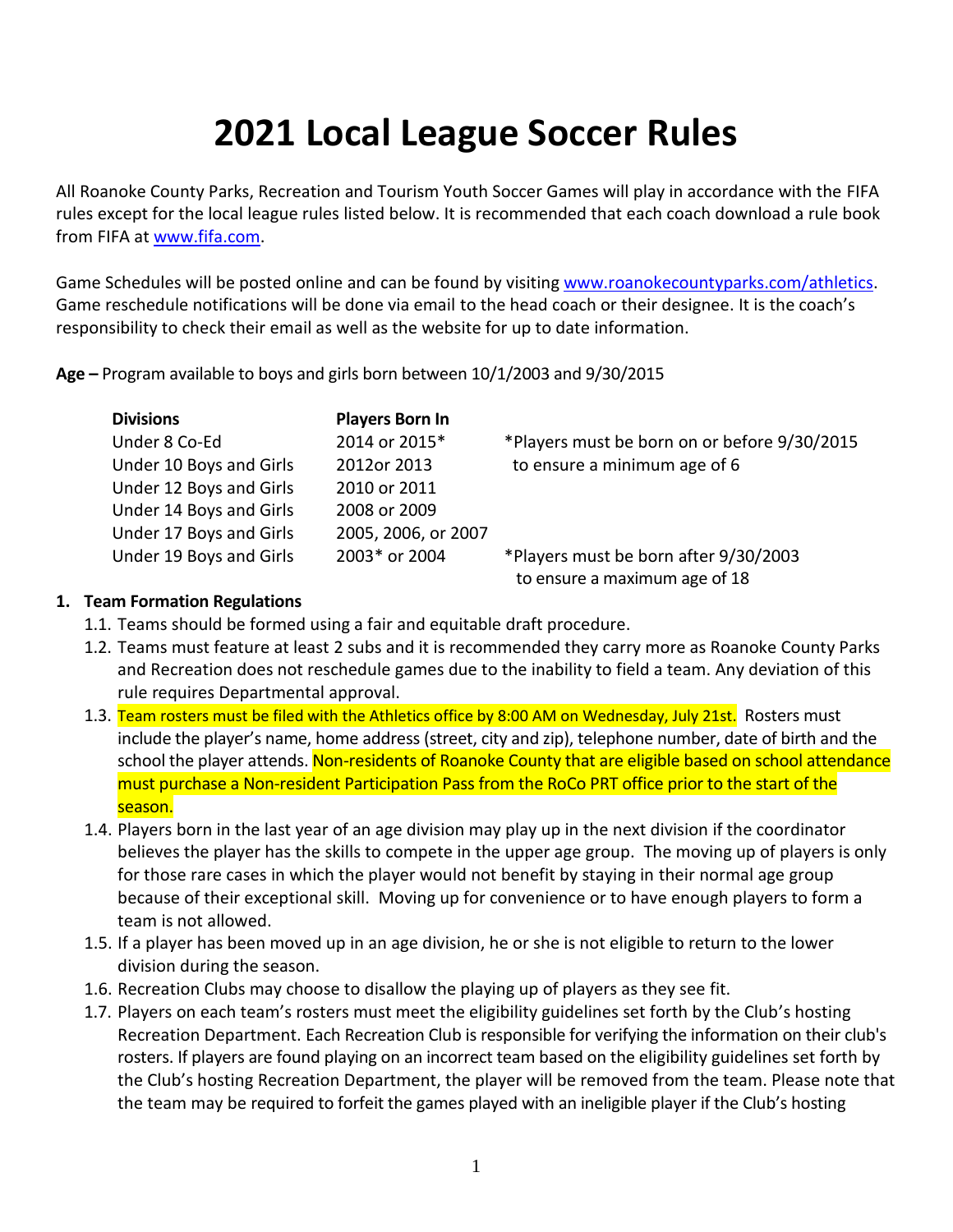Recreation Department determines that the Club, Coach or Player intentionally attempted to fraud the program.

- 1.8. No player is allowed to participate in more than one (1) Roanoke County sponsored sport within the same season
- 1.9. No players can be added after the first regular season game unless permission is granted by the Club's hosting Department.

# **2. Equipment Regulations**

- 2.1. Uniforms must include matching jerseys with a number on the back, matching shorts and matching socks. Sweat pants may be worn if the matching shorts are worn over the sweat pants.
- 2.2. Shin guards must be worn for all practices and games. Shin guards must be high enough to give adequate amount of protection. If the referee deems shin guards inadequate that player will not be allowed to play.
- 2.3. The home coach is responsible for making sure goals are secured and netted properly. No game will begin until goals are safely secured.
- 2.4. Ball Sizes will be as follows by division

| <b>U8 Division</b>  | Size 3 |
|---------------------|--------|
| <b>U10 Division</b> | Size 4 |
| <b>U12 Division</b> | Size 4 |
| <b>U14 Division</b> | Size 5 |
| <b>U17 Division</b> | Size 5 |
| <b>U19 Division</b> | Size 5 |

## **3. Practice Regulations**

- 3.1. In an effort of fairness, Recreation Clubs are responsible for ensuring that all teams within its organization follow the practice guidelines set below. Failure to meet any of guidelines set below will result in the Head Coaches suspension from 1 (first offense) or 2 (second offense) games and the loss of one (first offense) or two (second offense) practice privileges the following week. No warnings will be given.
- 3.2. A practice schedule, containing the date, time and place should be communicated to the team's Recreation Club before a practice is permitted to be held. Any deviation from this schedule should also be notified to the Recreation Club.
- 3.3. Each team is permitted the following maximum amount of practice per week:
	- 3.3.1. 4 times a week when **school is not** in session.
	- 3.3.2. 3 times a week when **school is in** session and a team **does not** have a scheduled game.
	- 3.3.3. 2 times a week when **school isin** session and a team **does have** a scheduled game.
- 3.4. Teams may not practice until July 31st.
- 3.5. Teams may not practice more than once in a 24-hour period.
- 3.6. Teams may not practice when the temperature is 100\* or more.
- 3.7. Scrimmage games lined up by Coaches count as a practice outing.
- 3.8. Only screened youth coaches are permitted to lead games, practices or scrimmages.
- 3.9. Coaches are required to wear their ID badge at all team practices and games.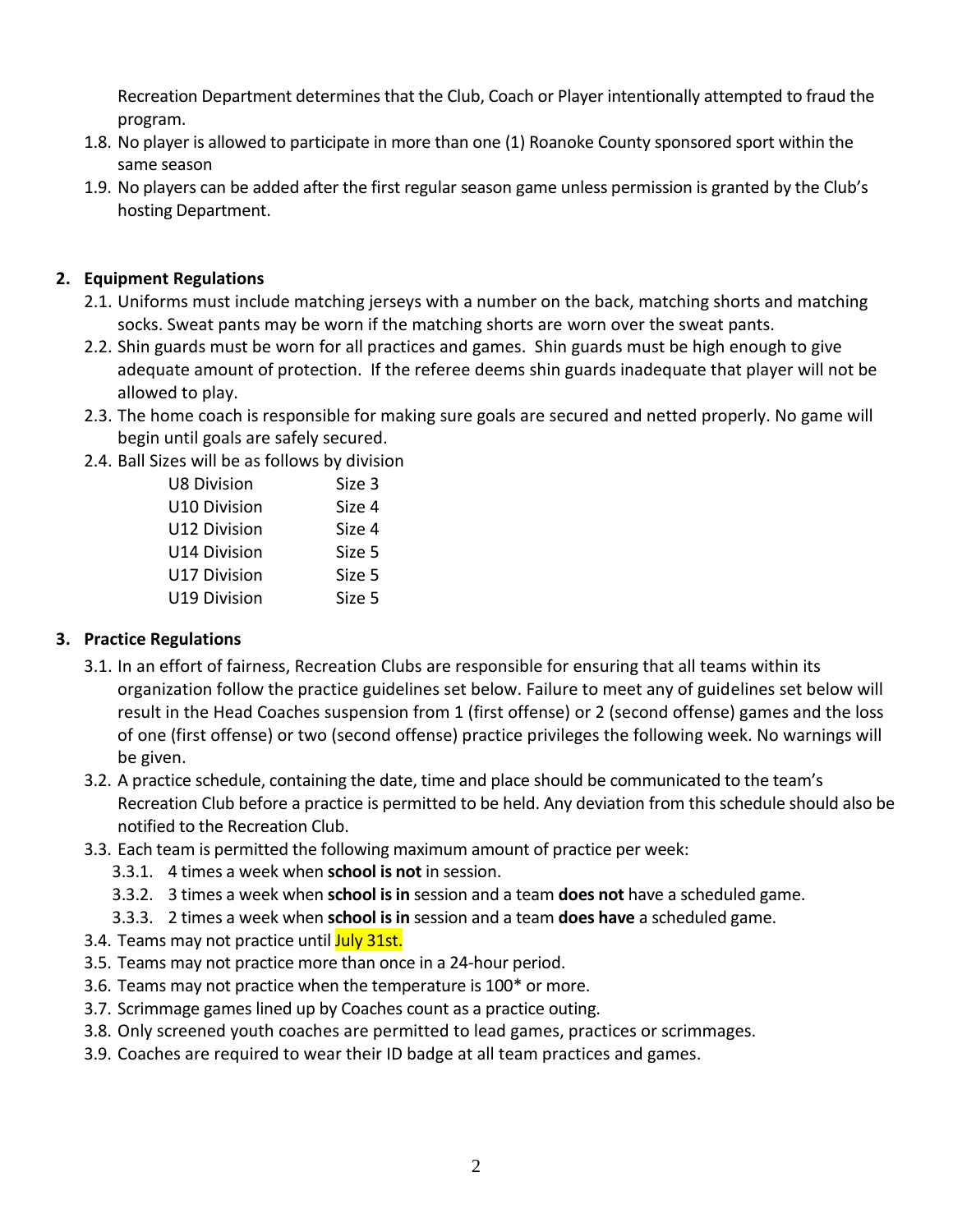## **4. Game Regulations**

4.1. Field Dimensions and Goal Sizes

| 4.1.1. | <b>Division</b>    | <b>Field Size</b> | <b>Goal Size</b> | Format             |
|--------|--------------------|-------------------|------------------|--------------------|
|        | <b>U8 Division</b> | 30 x 20 yards     | $4 \times 6'$    | 4 v 4              |
|        | U10 Division       | 47 x 30 yards     | 6 x 18'          | 7 <sub>v</sub>     |
|        | U12 Division       | 75 x 47 yards     | 6 x 18'          | 9 <sub>v</sub>     |
|        | U14 Division       | 120 x 75 yards*   | $8 \times 24'$   | 11 <sub>v</sub> 11 |
|        | U17 Division       | 120 x 75 yards *  | $8 \times 24'$   | 11 v 11            |
|        | U19 Division       | 120 x 75 yards *  | $8 \times 24'$   | 9 v 9#             |

\*Fields may be a minimum of 100 x 60 yards when limitations prevent regulation fields # Teams may elect to play traditional 11 v 11 should both teams have sufficient numbers

## 4.2. Pregame Information

- 4.2.1. No game is to start prior to the scheduled game time unless both coaches agree.
- 4.2.2. The home team is to provide a game ball.
- 4.2.3. Head coaches are responsible for the actions of his coaches, parents, and players.
- 4.2.4. Head coaches must submit numbered roster to head official prior to game.
- 4.2.5. Field Set-up for players and parents. Teams must be on one side of the field and parents and spectators must be on the opposite side of playing field from the teams.
- 4.3. All Play/All Sit Rule All teams are required to follow the minimum play & sit times listed below. Teams which fail to abide by the below rules may be required to forfeit the game. In addition, the coach my face additional penalties including suspension from future games.
	- 4.3.1. U8 Divisions
		- 4.3.1.1. All Players are required to play a minimum of ¾ of the game
	- 4.3.2. U10 Divisions
		- 4.3.2.1. Teams with 9 or less players are required to play each player ¾ of the game
		- 4.3.2.2. Teams with 10 or more players are required to play each player ½ of the game and have each player sit for ¼ of the game

#### 4.3.3. U12 Divisions

- 4.3.3.1. Teams of 12 players or less will be required to play each player ¾ of the game.
- 4.3.3.2. Teams of 13 players or more will be required to play each player  $\frac{1}{2}$  of the game and have each player sit for ¼ of the game
- 4.3.4. U14 and Older Divisions
	- 4.3.4.1. Teams of 14 players or less will be required to play each player % of the game.
	- 4.3.4.2. Teams of 15 players or more will be required to play each player  $\frac{1}{2}$  of the game and have each player sit for ¼ of the game

#### 4.4. Game Clock

4.4.1. Length of games

| <b>U8 Division</b>  | Four 8-minute quarters  |
|---------------------|-------------------------|
| <b>U10 Division</b> | Four 10-minute quarters |
| U12 Division        | Two 25-minute halves    |
| U14 Division        | Two 25-minute halves    |
| U17 Division        | Two 25-minute halves    |
| U19 Division        | Two 25 minute halves    |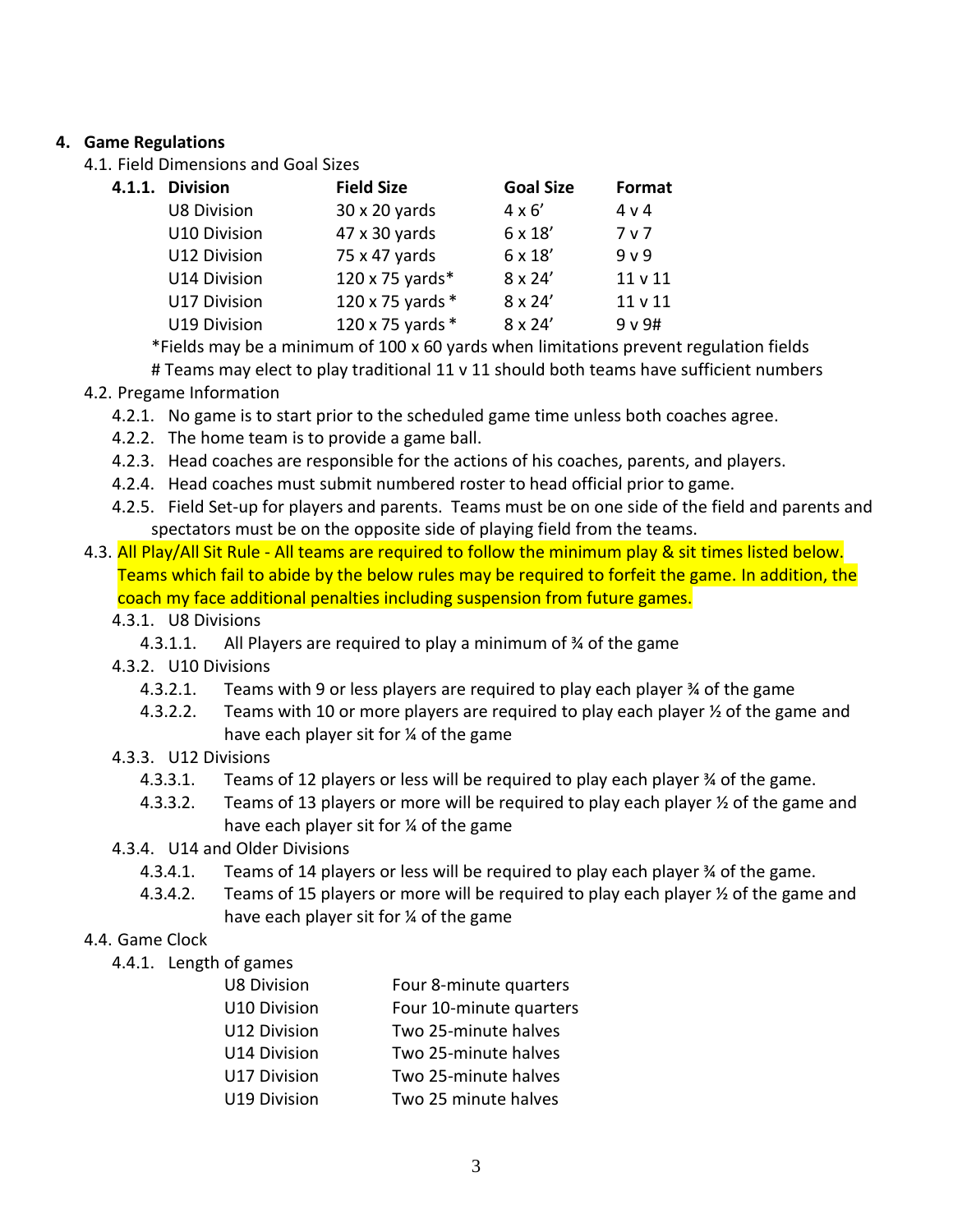## 4.4.2. Game Breaks

| <b>U8 Division</b> | Four minutes between quarters |
|--------------------|-------------------------------|
| U10 Division       | Four minutes between quarters |
| U12 Division       | Eight minutes at half time    |
| U14 Division       | Eight minutes at half time    |
| U17 Division       | Eight minutes at half time    |
| U19 Division       | Eight minutes at half time    |
|                    |                               |

- 4.5. Substitutions
	- 4.5.1. U12, U14, U17 and U19 divisions may substitute according to the USYSA rulebook.
	- 4.5.2. U8 and U10 divisions may only substitute during breaks between quarters unless:
		- 4.5.2.1. The player is injured
		- 4.5.2.2. The player receives multiple fouls and is deemed out of control by officials or coaches
- 4.6. Heading **U12 and under players cannot engage in heading the ball.** Violation of the rule will result is an indirect kick if intentional and a drop ball if unintentional.
- 4.7. Goalies **No goalie will be used in U8 and under divisions.**
- 4.8. Carded Fouls
	- 4.8.1. If a player receives a Yellow Card for unsportsmanlike conduct, the player is required to sit for five minutes of the game clock if a legal substitute is available. A player's time out for a yellow card counts towards their play time requirement.
	- 4.8.2. If a player receives a Red or Yellow/Red Card the player is required to sit out for the remainder of the game and based on the severity of the action, may face further disciplinary action based on their conduct.
	- 4.8.3. If a coach is sent off, they are required to leave the game area and based on the severity of the action, may face further disciplinary action based on their conduct.
	- 4.8.4. Coaches are required to report yellow and red cards to the department within 24 hours of game completion.

#### 4.9. Overtime

4.9.1.1. Games which are tied at the end of regulation will be considered final.

## 4.10. Officials

- 4.10.1. Authority Youth Sports Officials have the authority to remove any coach, player or spectator from Roanoke County property.
- 4.10.2. Lack of Game Officials
	- 4.10.2.1. If no Officials Crew is present, the game will be canceled and rescheduled. Teams may choose to use the time for scrimmage if they choose. No self-officiated games are permitted.
	- 4.10.2.2. If a partial Officials Crew is present (more than half of regular crew) the game will be played as scheduled.
- 4.10.3. Question Callings No questioning of judgment calls is permitted by any coach, player or spectator. If a rule interpretation is disagreed on, please call a time out to discuss the rule with the official.
- 4.11. Protests
	- 4.11.1. Protests of FIFA rules are not permitted in accordance with FIFA Laws
	- 4.11.2. Protests of Local League rules are not permitted. If rules are not being properly interpreted, please contact the Parks and Recreation Office as soon as possible.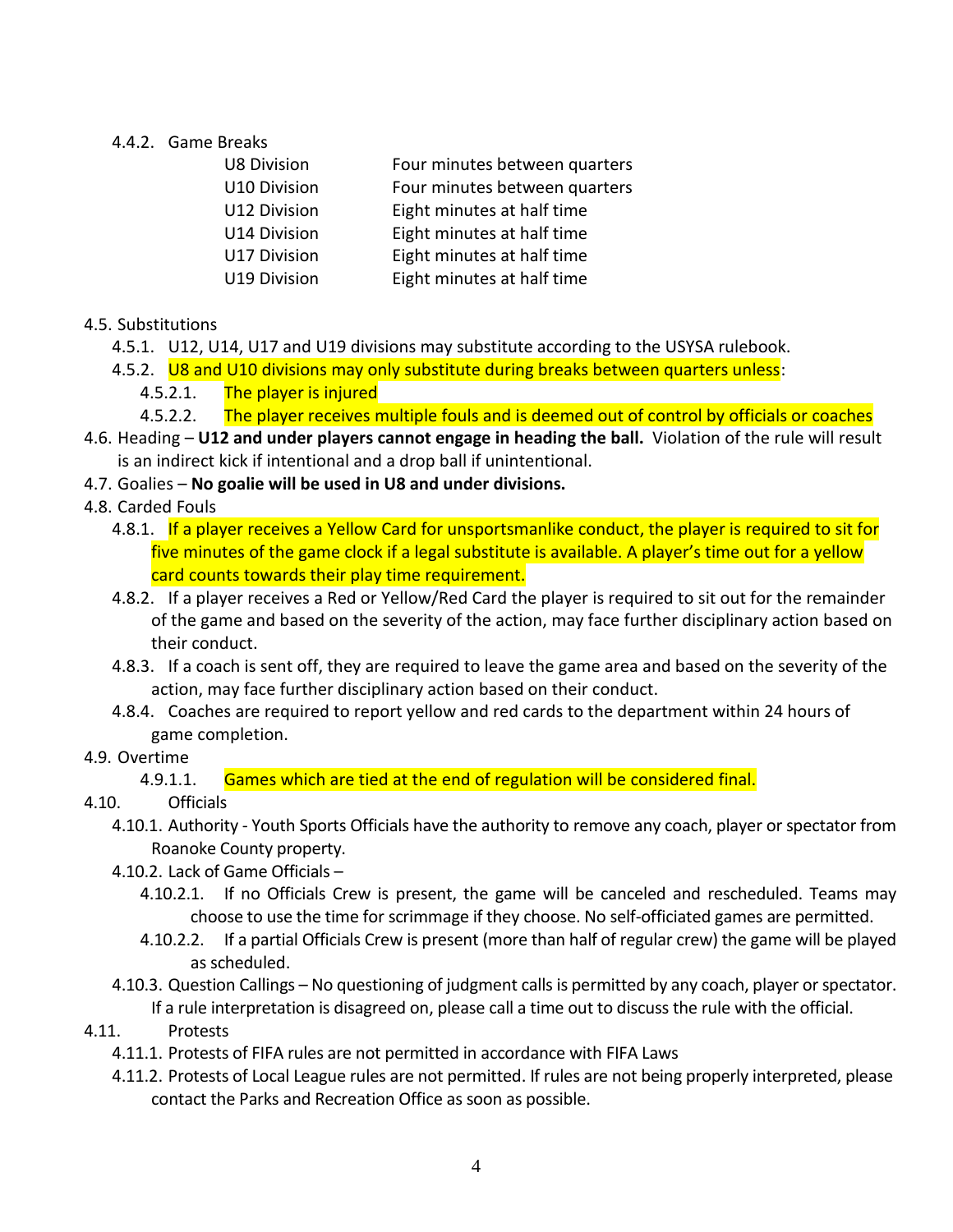- 4.11.3. Protests of player eligibility are permitted. Eligibility would include non-rostered players, age, residency or other factors which makes the player eligible when they should not be.
	- 4.11.3.1. How to protest
		- 4.11.3.1.1. Protest must be done during the game.
		- 4.11.3.1.2. As soon as the player in question participates, call timeout and inform head official that you are protesting an opposing player due to ineligibility. Ask the official to notify the opposing coach. Please note that the game will continue as normal and the player is permitted to play.
		- 4.11.3.1.3. Within 24 hours of game completion, an email must be submitted to the Athletics Division which should include game date, time, location, opponent, player protesting, and justification of protest (reason and knowledge why).
	- 4.11.3.2. Protest Review
		- 4.11.3.2.1. The Athletics Division will work with the appropriate recreation clubs to investigate and determine if the player is ineligible.
	- 4.11.3.3. Protest Findings
		- 4.11.3.3.1. If a team is found to be using an ineligible player, the team may be required to forfeit the games in which the player played.
		- 4.11.3.3.2. If a team is found to knowingly using an ineligible player, the Head Coach may face additional punishments.
		- 4.11.3.3.3. The decisions of the Athletics Division will be final. No appeals will be heard.

## **5. Inclement Weather**

- 5.1. Inclement Weather Prior to Game or Practice When possible, cancellations will be made on Roanoke County's Cancellation Line (540-387-6455 extension 6) for events hosted at Roanoke County facilities. For games in other jurisdictions, please check the cancellation line of the host organization.
- 5.2. In the event adverse weather conditions develop while an activity is in progress and a representative from Roanoke County Parks, Recreation, and Tourism is not present, it is the responsibility of the club representative, coach, teacher, or the scheduled official to determine whether or not conditions that exist will endanger the safety of the participants and whether or not the activity will have a serious adverse effect on field conditions. If a club fails to cancel field use during inclement weather and such use causes extensive field damage, the club will be responsible for any repair costs.
- 5.3. Lightning Policy If thunder is heard, be aware and keep a look out for lightning. If thunder lightning is seen, all players and spectators shall be moved to a sheltered area or to their cars. Wait at least **30** minutes from the last streak of lightning to resume play or practice.
- 5.4. Extreme Heat Policy Games or practices will be canceled under the following conditions.
	- 5.4.1. Actual Temperature 100\* or above All games and practices cancelled.
	- 5.4.2. Heat Index of 100\* or above All games cancelled.

#### **6. Concussion Management Practices**

- 6.1 It is the policy of Roanoke County Parks, Recreation and Tourism to follow the National Federation of State High School Association's guidelines for the management of concussions.
- 6.2 No athlete should return to play or practice on the same day of a suspected concussion.
- 6.3 The athlete's guardian should be immediately notified of the suspected concussion by a coach so that the athlete can be immediately evaluated by an appropriate health-care professional.
- 6.4 Any athlete who is suspected of a concussion must submit written medical clearance from an appropriate health-care professional to their home Recreation Club prior to returning to practice or